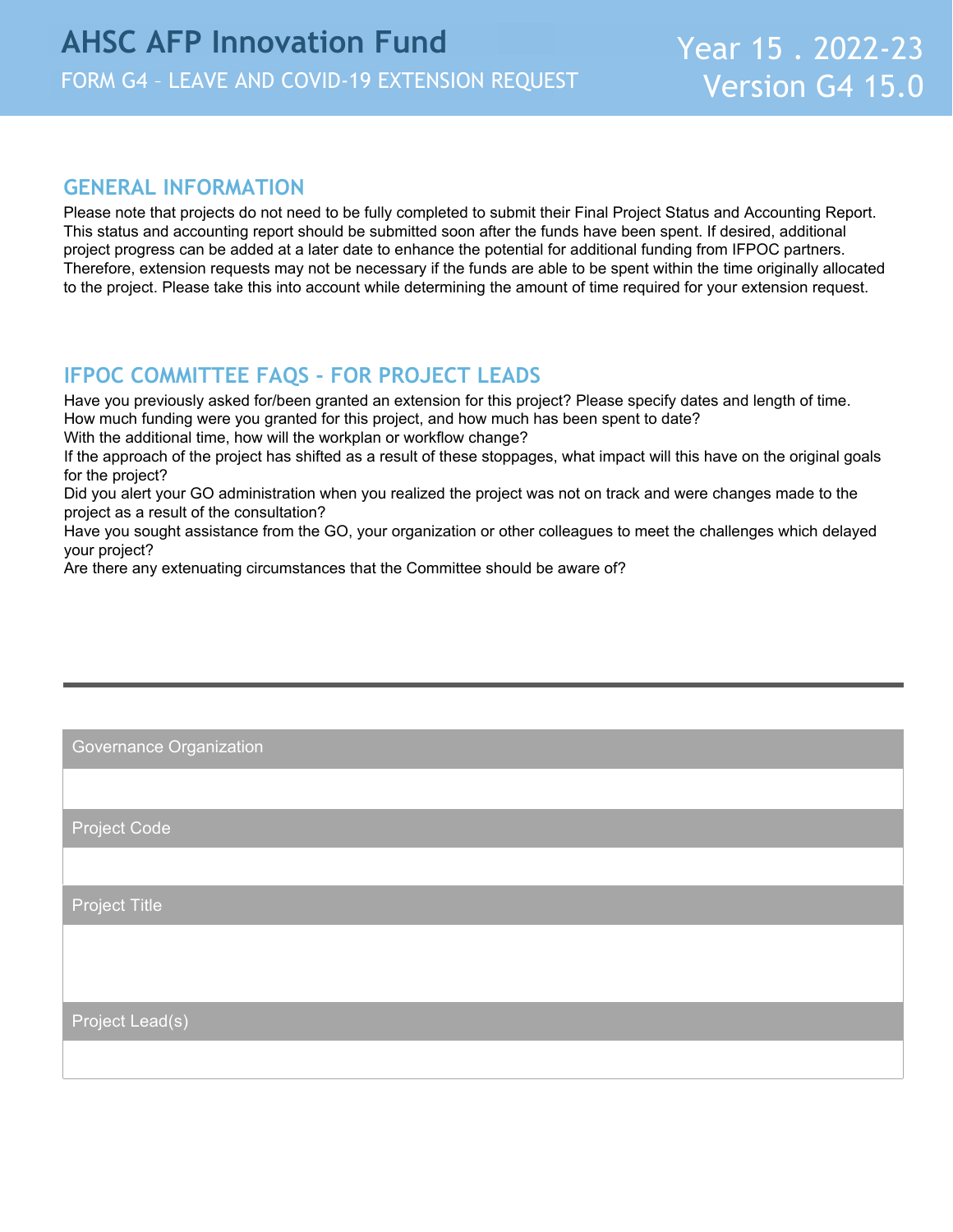| Original Duration for Project Completion (1 or 2 years)                                                                      |
|------------------------------------------------------------------------------------------------------------------------------|
| 2 Years $\bigcirc$<br>1 Year $\bigcirc$                                                                                      |
| Original Due Date of Final Project Status and Accounting Report                                                              |
|                                                                                                                              |
| Have you applied for and/or been granted an extension prior to this?                                                         |
| Yes<br>No.<br>$\left( \begin{array}{c} \end{array} \right)$                                                                  |
| If you answered YES above, please indicate revised due date of Final Project Status and Accounting Report<br>(if applicable) |
|                                                                                                                              |

| This extension is being requested due to (please check one): |                                                                        |    |  |  |
|--------------------------------------------------------------|------------------------------------------------------------------------|----|--|--|
| Maternity/Paternity Leave                                    | Duration of Leave (in months) provided by your Institution:            |    |  |  |
|                                                              | From                                                                   | to |  |  |
| Medical/Family Medical Leave                                 | Duration of Leave, if known, (in months) provided by your Institution: |    |  |  |
|                                                              | From                                                                   | to |  |  |
| Covid-19 Related Delays                                      | Extension Requested (in months):                                       |    |  |  |
|                                                              |                                                                        |    |  |  |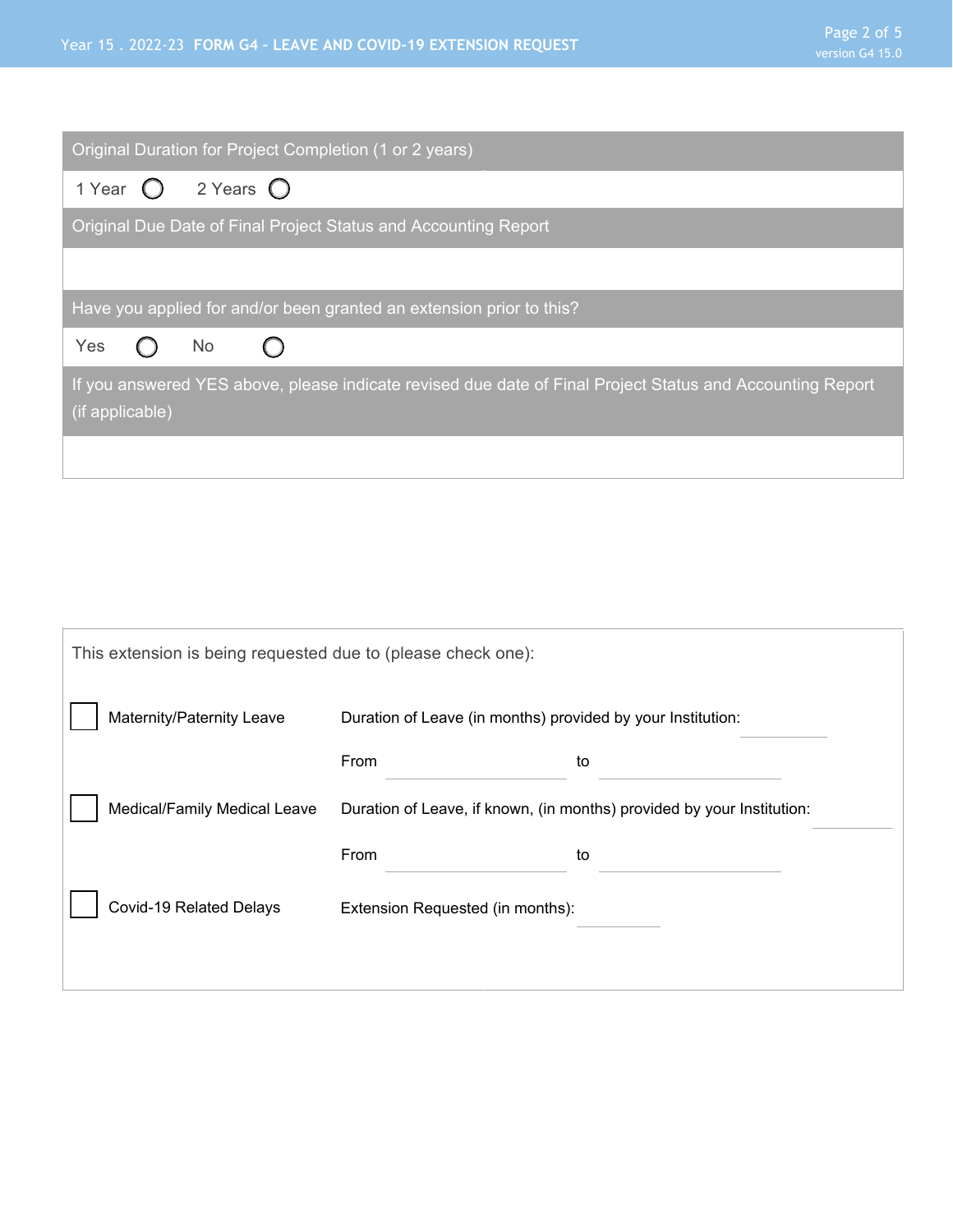For Maternity, Paternity, Medical or Family Medical Leave: Please provide a brief summary of your plan to complete the grant - maximum 1000 characters

consideration the FAQs listed on page 1 – Please include specifics on how Covid-19 impacted the ability to For COVID-19 Related Extension, PLEASE provide narrative summary of rationale for request , taking into

complete this project. Include the date the project was stopped, the duration of the stoppage (or an estimate) and the date of restart (if known), how much funding project started with, and how much has been spent, how will extra time be spent, what workflow changes are required, how (if at all) will the goals change? Also provide the estimated timeline for project completion. - 1000 characters below and remainder on next page - maximum 3000 characters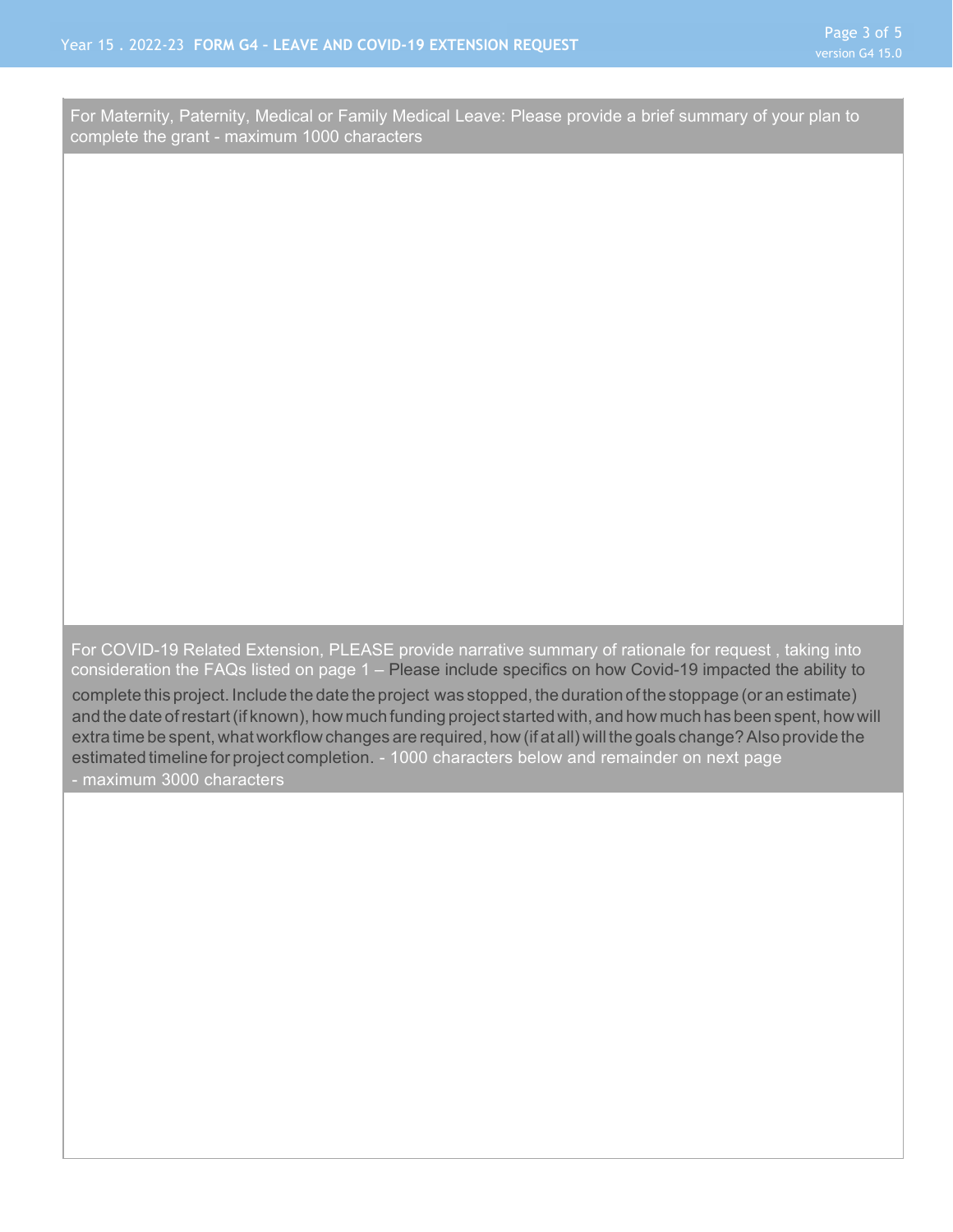consideration the FAQs listed on page 1 – continued For COVID-19 Related Extension, PLEASE provide narrative summary of rationale for request , taking into